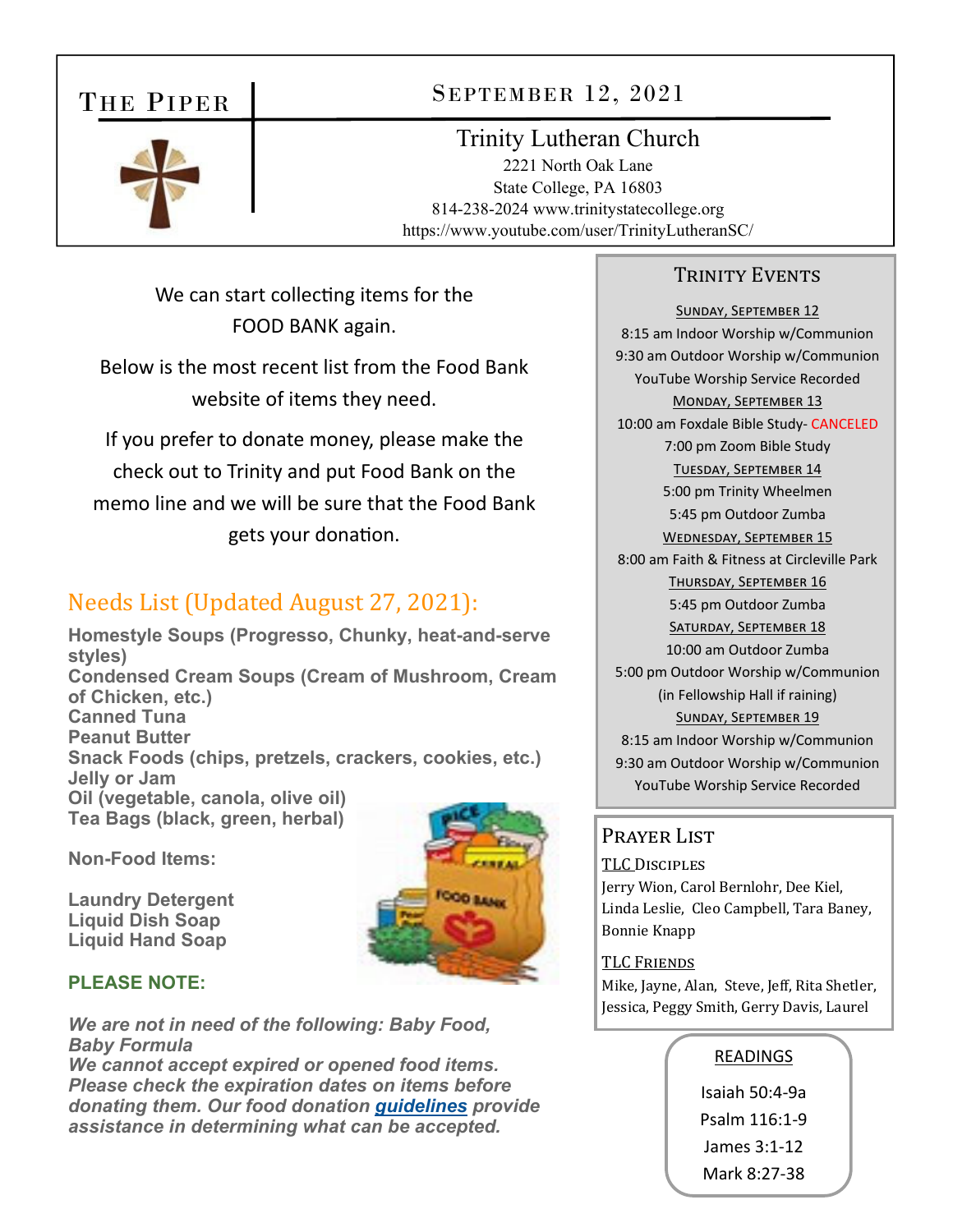

Monday Night Bible Study to Resume Monday, September 13th at 7:00 pm the Zoom Bible Study will resume. Everyone who received the Zoom Invitation previously will again be getting that emailed to them. If you would like to be included in the Zoom Invitation Email and previously were not included, please email me at tlcoffice2@comcast.net so you can be included.

FOXDALE BIBLE STUDY FOR MONDAY, SEPTEMBER 13TH AT 10 AM HAD TO BE CANCELED. WE HAVE NOT HEARD BACK FROM THE EVENT COORDINATOR IF IN PERSON ACTIVITIES CAN RESUME. Once we hear back from Foxdale, we will keep you posted on if/when these Bible Studies can resume.



# God's Promises

| N | I | н | Τ | L | Α | C | Ι | S | Υ | Н | Ρ | Ι | N | <b>PACTS</b><br><b>FINANCES</b><br><b>FATHER</b><br>PROMISES<br>AGAPE LOVE<br>PEACE<br>HEALING<br><b>HAPPINESS</b><br><b>GODS WORD</b><br>PHYSICAL<br>HOLINESS<br><b>JESUS</b><br>COVERING<br>BLESSINGS<br><b>DESERT</b> |
|---|---|---|---|---|---|---|---|---|---|---|---|---|---|--------------------------------------------------------------------------------------------------------------------------------------------------------------------------------------------------------------------------|
| N | D | Е | S | B | G | E | S | S | Ρ | L | Е | Μ | Ρ |                                                                                                                                                                                                                          |
| E | E | Α | Ρ | S | L | Μ | Α | I | Ρ | L | Ε | G | E |                                                                                                                                                                                                                          |
| ٧ | S | L | C | Ο | ٧ | E | R | I | N | G | S | I | Α |                                                                                                                                                                                                                          |
| Ο | Е | I | S | Ρ | Т | D | S | S | U | S | Ε | J | C |                                                                                                                                                                                                                          |
| L | R | N | A | R | E | Ε | 0 | S | ٧ | S | L | Ο | Ε |                                                                                                                                                                                                                          |
| E | Т | G | Α | E | С | Α | Α | R | I | Α | Α | C | S |                                                                                                                                                                                                                          |
| Ρ | Е | I | R | N | S | E | C | N | Α | N | I | F | N |                                                                                                                                                                                                                          |
| A | A | G | Ο | G | R | Ε | Н | Т | Α | F | G | Ρ | Т |                                                                                                                                                                                                                          |
| G | Ο | Ρ | A | C | Т | S | S | E | L | Ρ | Ρ | S | S |                                                                                                                                                                                                                          |
| A | Η | Ο | L | I | N | E | S | S | S | 0 | Ε | S | N |                                                                                                                                                                                                                          |
| S | ٧ | Ο | W | Υ | S | E | S | I | Μ | 0 | R | P | т |                                                                                                                                                                                                                          |
| Ο | E | R | S | D | R | 0 | W | S | D | 0 | G | 0 | I |                                                                                                                                                                                                                          |
| C | Α | Н | Α | Ρ | Ρ | I | N | E | S | S | Ρ | Μ | Υ |                                                                                                                                                                                                                          |

Play this puzzle online at : https://thewordsearch.com/puzzle/3557/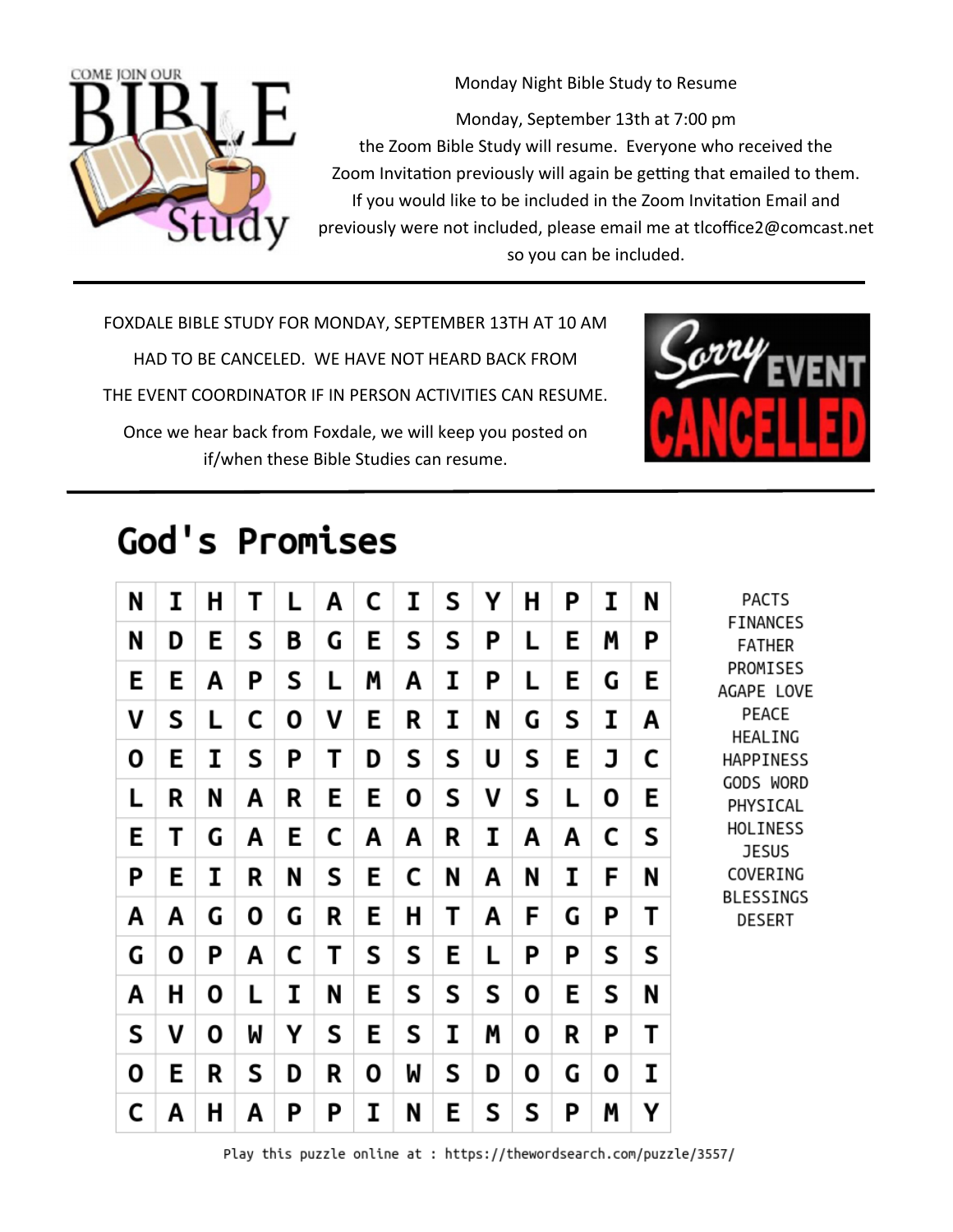## **Out of the Cold Sleep-Out Event**

Out of the Cold (OOTC) is a community supported organization that answers the call to serve those experiencing homelessness in our community by providing shelter, food, and support services during the transition to permanent housing. We hosted guests from Out of the Cold at Trinity for two weeks in January, and we will be hosting again February 26 - March 6, 2022.

Barb Trout is currently Trinity's representative on the OOTC board. One of OOTC biggest ongoing projects is raising funds to purchase 318 South Atherton (the Meetinghouse), which will allow them to use it as a permanent overnight shelter. They are currently using that building as a day shelter, but are still traveling around between churches for overnight stays. This weekend (September 10 - 12) they are holding a Sleep-Out Weekend event as a way for us to show our solidarity with our homeless neighbors and raise awareness about the growing number of community members that are experiencing homelessness. Simply by sleeping outside for one night, we will raise vital awareness and funds for the fight against homelessness.

I will be sleeping outside one night this weekend to help raise funds for their permanent shelter. Join me in making a difference! Help us work toward a day when homelessness is a rare, brief, and one time event.

If you would like to donate online, **here is the link to my personal fundraising page**: https://ootc3.networkforgood.com/projects/138192-barb-trout-s-fundraiser

This link has information on the Sleep out weekend, if you would like to participate or just read more:

http://www.ootc3.org/sleep-out-weekend.html

Here is the link to Donation information: http://www.ootc3.org/donations-and-wish-list.html

From that page:

 Financial Donations can be made to **Out of the Cold** by sending a check to **PO BOX 784, State College, PA 16804**

If you have any questions or would like more information, feel free to contact Barb Trout at btrout0516@gmail.com.

Thanks for supporting Out of the Cold: Centre County!